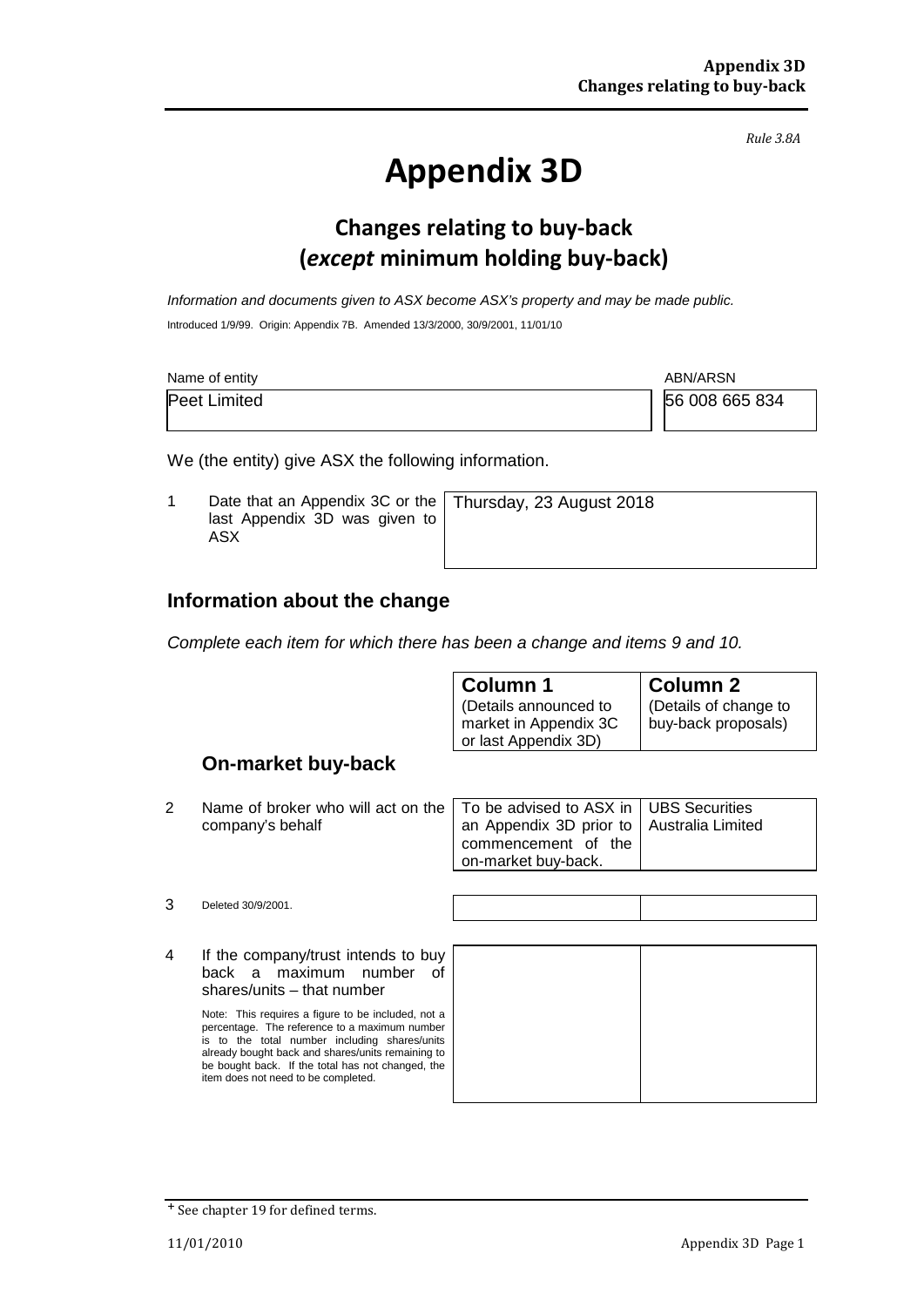| Column 1                                                               | <b>Column 2</b>                              |
|------------------------------------------------------------------------|----------------------------------------------|
| (Details announced to<br>market in Appendix 3C<br>or last Appendix 3D) | (Details of change to<br>buy-back proposals) |

Τ

5 If the company/trust intends to buy back a maximum number of<br>shares/units – the number shares/units  $-$  the remaining to be bought back

| ີ | if the company/trast intends to buy<br>back a maximum<br>number<br>Ωt<br>shares/units<br>$\overline{\phantom{m}}$<br>the<br>number<br>remaining to be bought back |                                                |                                            |
|---|-------------------------------------------------------------------------------------------------------------------------------------------------------------------|------------------------------------------------|--------------------------------------------|
|   |                                                                                                                                                                   |                                                |                                            |
| 6 | If the company/trust intends to buy-<br>back shares/units within a period of                                                                                      | Ending within 12 months<br>of the date of this | Period of buy-back:                        |
|   | $time - that period of time; if the$<br>company/trust intends that the buy-                                                                                       | announcement.                                  | From 10 October 2018<br>to 22 August 2019. |

- back shares/units within a period of time – that period of time; if the company/trust intends that the buyback be of unlimited duration - that intention Peet reserves the right to suspend or terminate Peet reserves the right
- 7 If the company/trust intends to buy back shares/units if conditions are met – those conditions

| time. | the buy-back at any |  | to suspend or<br>terminate the buy-back<br>at any time. |  |
|-------|---------------------|--|---------------------------------------------------------|--|
|       |                     |  |                                                         |  |
|       |                     |  |                                                         |  |

### **All buy-backs**

8 Any other change



9 Reason for change

<sup>+</sup> See chapter 19 for defined terms.